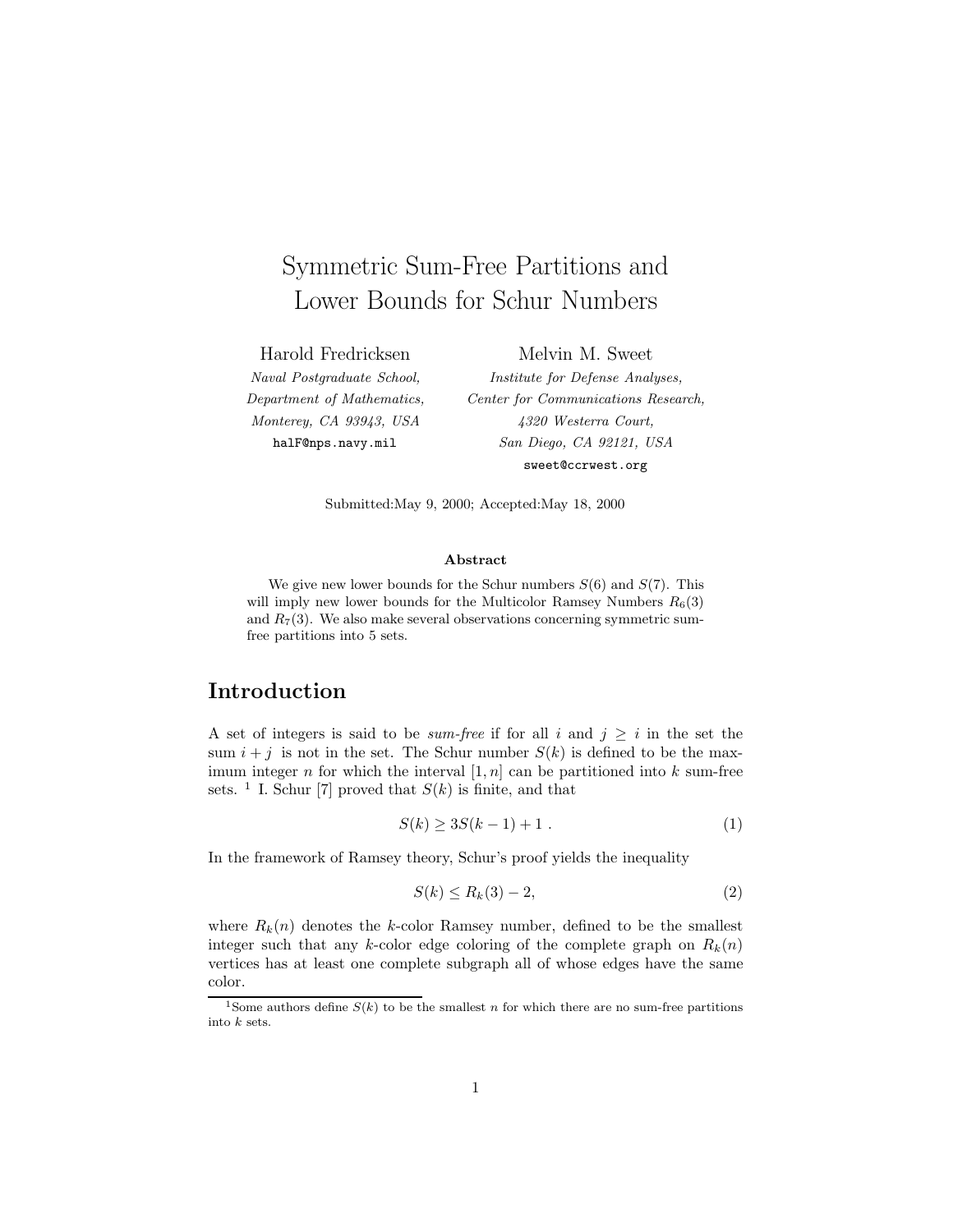It is easily verified that  $S(1) = 1$ ,  $S(2) = 4$ , and  $S(3) = 13$ ; and L.D. Baumert [1] showed in 1961 with the aid of a computer that  $S(4) = 44$ . The best known bounds for  $S(5)$  are

$$
160 \le S(5) \le 315\tag{3}
$$

The first inequality in (3) is due to G. Exoo [4], and the second follows from (2) and the bounds for  $R_5(3)$  given in S. Radziszowski's survey paper [6]. For earlier work on lower bounds for  $S(k)$  see H. Fredricksen [5] and A. Beutelspacher and W. Brestovansky [2].

The best previously known lower bound  $S(6) > 481$  for  $S(6)$  follows from (1). At the end of this note we list constructions that show

$$
S(6) \geq 536
$$
  

$$
S(7) \geq 1680.
$$

Using (2) we obtain the following lower bounds for the Ramsey numbers  $R_6(3)$ and  $R_7(3)$ :

$$
R_6(3) \ge 538
$$
  

$$
R_7(3) \ge 1682.
$$

This improves the bounds given in Radziszowski's survey paper. Note that the bound for  $R_7(3)$  is better than the lower bound of 1662 that can be obtained by using F. Chung's [3] inequality

$$
R_{k+1}(3) \ge 3R_k(3) + R_{k-2}(3) - 3
$$
, for  $k \ge 3$ ,

with our new bound for  $R_6(3)$ .

The constructions and results in this paper focus on symmetric partitions, where a sum-free partition P of the interval  $[1, n]$  is said to be *symmetric* if all symmetric pairs i and  $(n + 1) - i$  are in the same set; except in the case when  $n + 1$  is divisible by 3, we must allow  $(n + 1)/3$  and  $2(n + 1)/3$  to be in different sets. There are no real theorems in this note, only observations and conjectures based on a computer study of symmetric sum-free partitions. We have restricted our focus to such partitions because the search space is smaller, and the concepts of equivalence and depth which are explained below provide additional useful structure for restricting the search.

It is easy to see that if a symmetric sum-free partition  $P$  is multiplied  $mod(n + 1)$  by an integer m that is relatively prime to  $n + 1$ , then m P is also a symmetric sum-free partition. We will say two such partitions are equivalent.

Given a partition P of  $[1, n]$ , we define the *depth*, denoted  $d(P)$ , to be the largest of the set minimums; and for a symmetric sum-free partition we define the *e-depth*, denoted  $D(P)$ , to be the maximum of  $d(P')$  over all partitions P' equivalent to P. We define  $D_k(n)$  to be the maximum of  $D(P)$  over all symmetric sum-free partitions P of  $[1, n]$  into k sets. Note that we must have

$$
D_k(n) \le S(k-1) + 1.
$$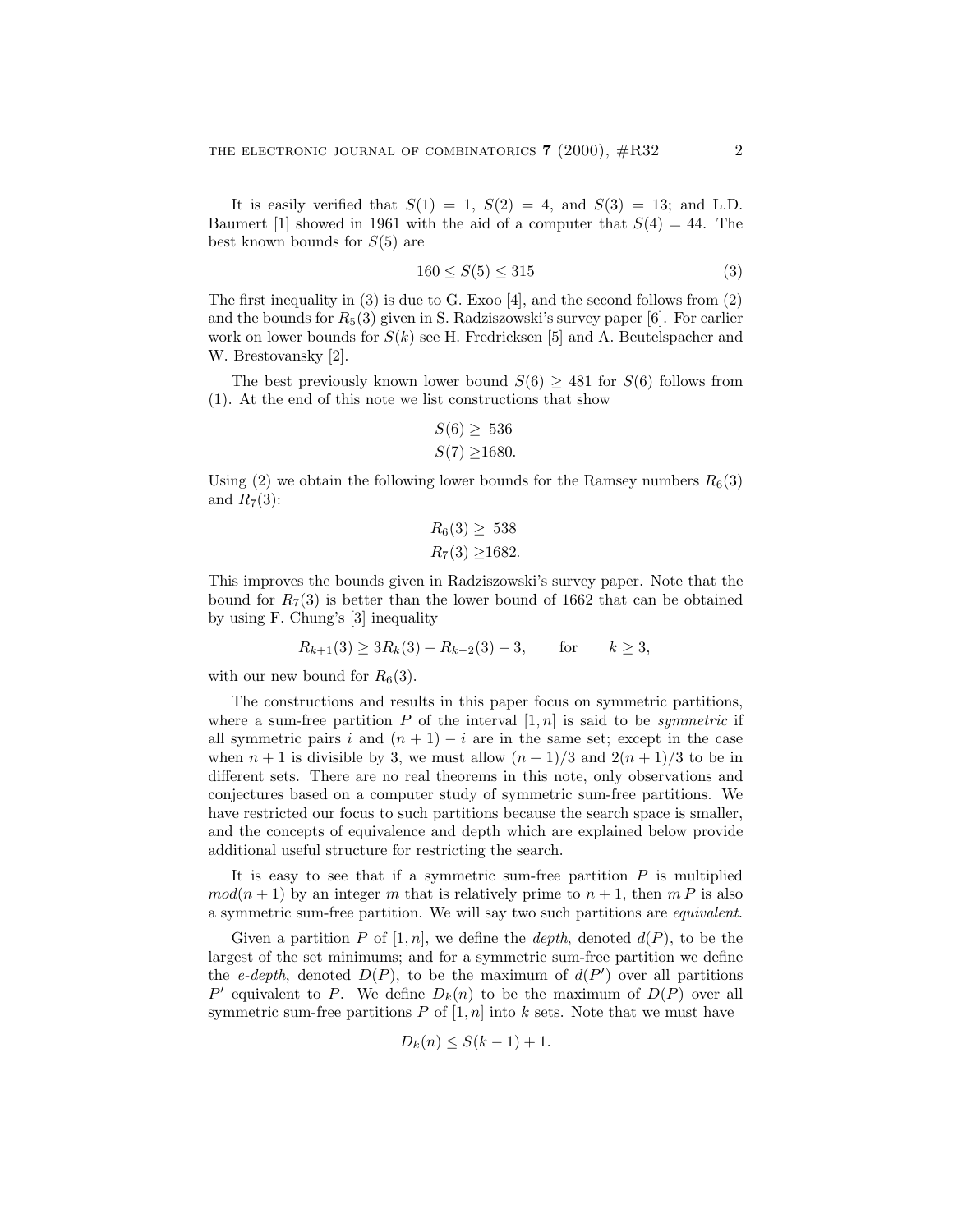In a later section we will give exact values of  $D_5(n)$  for many values of n. These values and other studies described later for partitions into 5 sets have led us to make the following conjectures:

**Conjecture 1** The largest integer for which there is a symmetric sum-free partition into 5 sets is 160; and perhaps  $S(5) = 160$ .

**Conjecture 2** All symmetric sum-free partitions of 160 into 5 sets have e-depth 44.

**Conjecture 3** There are no symmetric sum-free partitions of 155 or 158 into 5 sets.

Note 155 and 158 are the special cases in the definition of symmetric, and that it is not obvious that a symmetric partition of  $n$  into  $k$  sets implies that there is a symmetric partition of m into k sets for  $m < n$ .

## **The Search Algorithm**

The search algorithm we used is the obvious branching scheme modified with various heuristics. We successively place an integer that is "most blocked" (in set membership) by earlier placements, and then backtrack when a branch dies or an answer is found. The heuristic used to decide which of the most blocked integers to select was to choose the smallest. Choosing the correct heuristic can make a huge difference in search time. Using this algorithm with the condition  $d(P) \geq m$ , it is possible to completely exhaust the search tree in less than a minute for partitions of [1, n] into 5 sets with n near 160 and m near to  $44 = S(4)$ . For smaller depths the running time required to exhaust becomes excessive; but by limiting the total number of placements made beyond a certain level it is possible to probabilistically prune the search tree and have a good probability of finding an answer when one exists.

Our search algorithm and heuristics were motivated by the following three observations that evolved during the development of the algorithm:

- 1. It is easy to exhaustively find all (not necessarily symmetric) sum-free partitions into 4 sets.
- 2. With high probability, it is easy to complete in a few steps a symmetric sum-free partition if only about 20% of the elements are known.
- 3. Many partitions are equivalent to partitions with large depth which can be build by first finding partitions in fewer sets.

The partitions P of  $k = 6$  and 7 sets given at the end of this paper were found using a probabilistic algorithm starting with a partition  $P'$  of  $k - 1$  sets with small  $d(P')$  and by restricting  $d(P)$  to be near  $S(k-1)$ .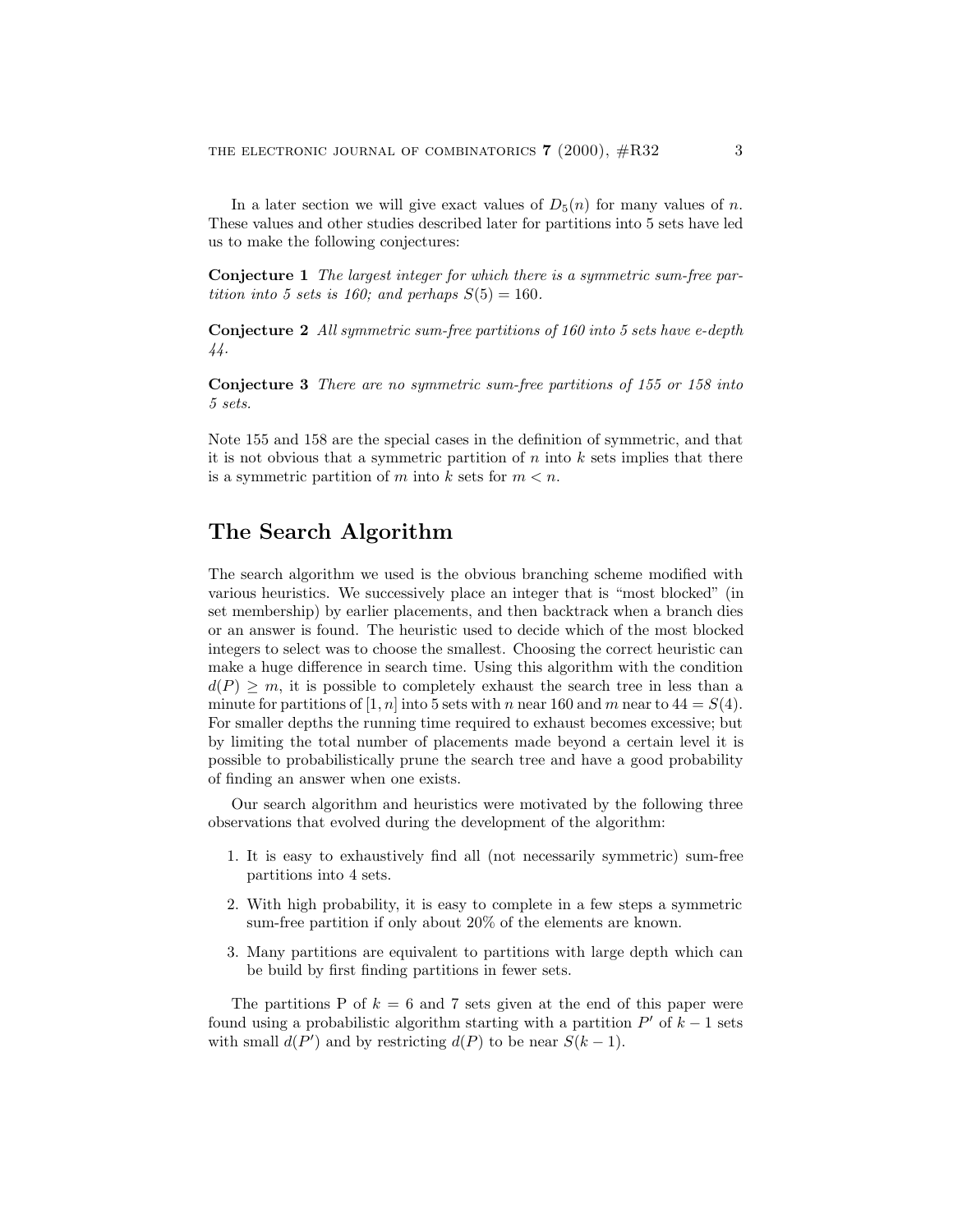We believe that it should be possible to find a larger lower bound for  $S(6)$  by looking for symmetric sum-free partitions that have large depth and have one other set with large e-depth. We currently have programs running to do this.

## **Conjectures and Observations for 5 Sets**

This section describes observations and conjections resulting from a computer study of symmetric sum-free partitions into 5 sets.

By an exhaustive branching program, we were able to determine  $D_5(n)$  for all  $n \le 154$ . For  $102 \le n \le 154$ ,  $D_5(n)$  is always either 44 or 45; for  $86 \le n \le 101$ ,  $D_5(n)$  is between 41 and 45; and for  $45 \le n \le 85$ ,  $D_5(n) = [(n+1)/2]$ . We were also able to determine that  $D_5(160) = D_5(157) = D_5(156) = 44$ , but that  $D_5(159) = 39$ . We were only able to show exhaustively that  $D_5(155) < 36$  and that  $D_5(158) < 36$ . A probabilistic search for symmetric sum-free partitions of 158 into 5 parts, leads us to conjecture that there may be no such partitions; it is not obvious that a symmetric partition of  $n$  into  $k$  sets implies that there is a symmetric partition of m into k sets for  $m < n$ . A similar statement may apply to 155, but we have not examined it as carefully. For  $160 < n \leq 315$ we exhaustively searched for symmetric partitions into 5 sets with depth  $\geq 44$ and found that there are none. We did the same for other more relaxed depth restrictions, but for smaller  $n$ , with the same result; to summarize

| $D_5(n) < 36$ | for $161 \leq n \leq 190$ |
|---------------|---------------------------|
| $D_5(n) < 39$ | for $191 \le n \le 210$   |
| $D_5(n) < 44$ | for $211 \leq n \leq 315$ |

This, various probabilistic searches, and the upper bound in (3) leads us to conjecture that 160 is the largest integer for which there is a symmetric sumfree partition into 5 sets, and perhaps that  $S(5) = 160$ .

We found that there are symmetric sum-free partitions of 157 into 5 sets for each of the e-depths 44,31,and 26. For partitions of 159 into 5 sets, we found examples with  $D(P) = 39$  and examples with  $D(P) = 26$ . The only e-depth found for partitions of 160 into 5 sets was 44. We conjecture that no other e-depths are possible for 160 into 5 sets. This would mean that all partitions of 160's would be equivalent to the 5840 we found exhaustively for 160 with  $d = 44$ ; of these, 768 are equivalent to exactly one other partition with  $d(P) = 44$  (interestingly, the equivalence multiplier is always 30 or 59  $(=-1/30 \mod 161)$ , the rest were equivalent to no others with  $d(P) = 44$ . So we conjecture that there are  $(4304 + (768/2)) * \phi(161)/2 = 309,408$  symmetric sum-free partitions of 160 into 5 sets.

An interesting note for depth 44 symmetric sum-free partitions of 160 into 5 sets is that the shortest distance between one and a multiple of another is small. Here the distance between partitions is defined as the smallest number of elements that are in different sets between the partitions, after a relabeling of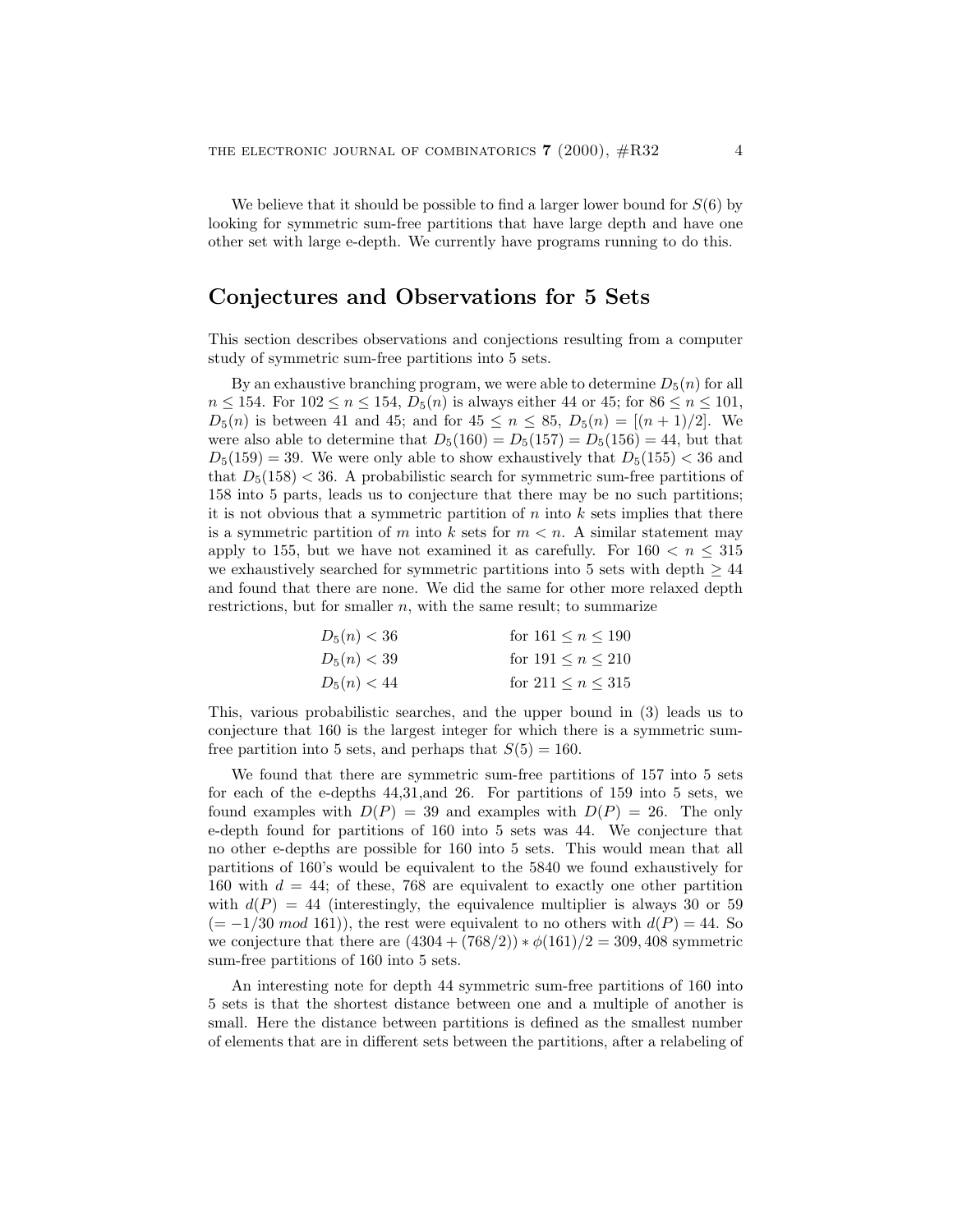sets for one of the partitions. Considering only multiplication by 1, 30, and 59 the maximum distance is 19. This means that there is essentially only one cluster of depth 44 partitions, and if our conjecture is correct, then every symmetric partition is equivalent to something in this cluster.

The situation in the last paragraph for 160 is similar to what happens for the largest partitions into 4 and 3 sets; further evidence that 160 may be maximal for 5 set partitions. For partitions of 44 into 4 sets all  $24 = \phi(45)$  symmetric sum-free partitions of the 273 sum-free partitions are equivalent (note that, since 3 divides 45, multiplying by 1 and -1 are not the same), and 6 of the 24 have depth 13. For sum-free partitions of 13 into 3 sets all three partitions are symmetric and equivalent.

Another interesting aside, for depth 44 symmetric sum-free partitions of 160 into 5 sets is that the sizes of the sets have the following properties:

- 1. There are 128 different set size configurations.
- 2. The largest set size is 44, and the smallest is 24.
- 3. The largest difference between smallest and largest set in a partition is 20, and the smallest is 6. For the largest difference, the largest set is always 44. For the smallest difference, the largest set is always 34.
- 4. The most likely set size configuration is {26,28,32,34,40},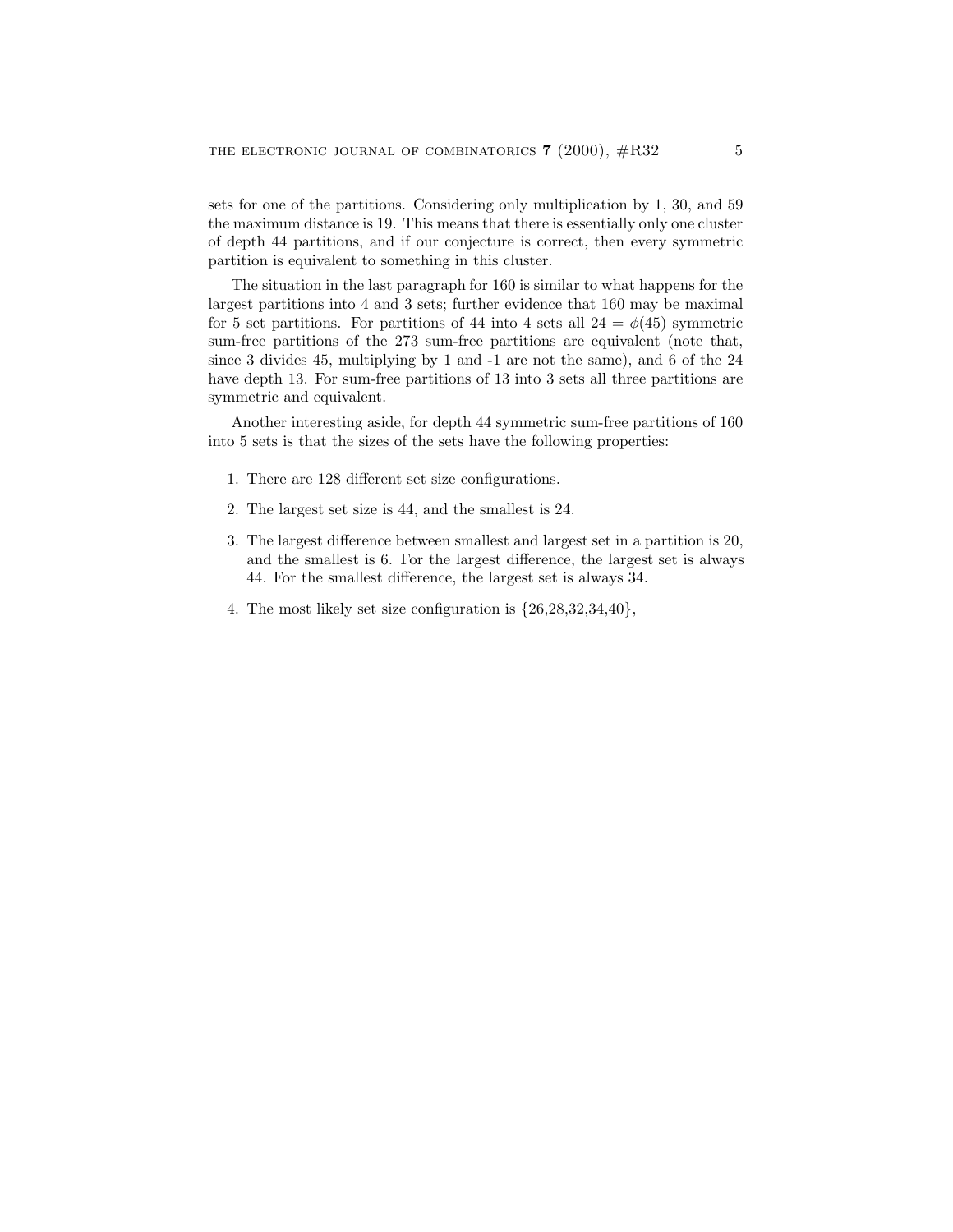## **Constructions**

The constructions exhibited below are symmetric, and so we only list the smallest of a symmetric pair.

#### **Partition of 536 into 6 symmetric sumfree sets:**

Set 1: 1 5 8 11 14 24 27 30 33 36 40 43 46 49 52 65 71 77 81 84 90 93 99 103 109 112 115 125 128 131 134 137 144 147 150 153 160 163 166 169 172 181 185 188 191 194 201 204 207 213 220 223 226 229 232 235 238 242 245 248 251 254 264 267 358

Set 2: 2 12 19 25 26 34 41 57 58 63 72 79 85 86 95 96 102 118 123 124 140 141 145 146 155 156 162 173 183 193 200 206 211 215 216 222 233 239 244 253 260 261 266

Set 3: 3 10 16 22 23 29 35 42 48 56 60 62 67 68 69 74 75 80 87 88 94 100 101 106 107 113 114 119 121 126 133 139 151 152 158 159 164 165 171 178 184 192 197 198 203 205 210 217 237 241 243 249 250 255 256

Set 4: 4 13 20 28 31 38 50 61 64 73 83 91 98 108 110 117 120 132 135 142 143 154 161 168 177 179 187 195 209 212 214 219 221 224 231 236 246 258 265

Set 5: 6 9 17 21 32 39 44 51 54 55 66 70 82 89 92 104 111 127 129 130 149 167 175 189 190 202 225 227 247 252 262 263

Set 6: 7 15 18 37 45 47 53 59 76 78 97 105 116 122 136 138 148 157 170 174 176 180 182 186 196 199 208 218 228 230 234 240 257 259 268

 $(D(P) = 161)$ 

We also have constructions of 6 set partitions for the following  $n$  and respective e-depths D:

 $n = 499, 506, 510, 511, 512, 513, 514, 515, 516, 517, 518, 519, 520, 523, 525, 526, 531$  $D = 160, 161, 160, 161, 161, 161, 144, 147, 158, 144, 142, 161, 161, 161, 155, 160, 161.$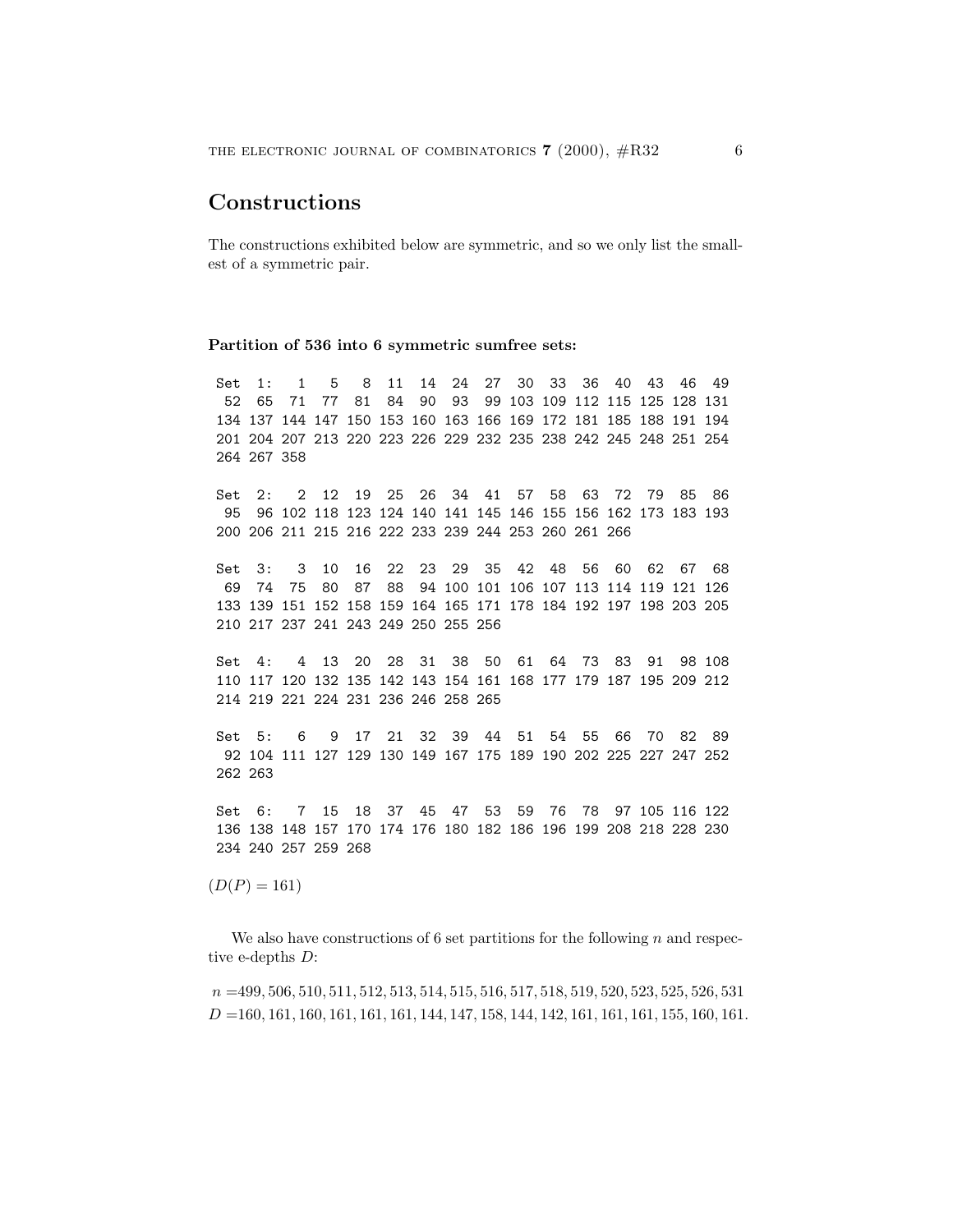#### **Partition of 1680 into 7 symmetric sumfree sets:**

Set 1: 1 15 17 38 52 56 80 82 85 87 89 96 98 109 129 133 135 140 142 149 151 153 158 182 184 186 190 200 206 208 230 237 239 241 250 253 255 261 274 283 308 318 320 334 336 352 371 373 389 391 415 424 428 444 446 470 477 479 486 488 493 499 512 521 523 525 532 541 543 546 565 567 572 574 576 583 590 596 627 629 643 664 666 682 684 708 717 737 750 759 761 768 770 779 781 800 803 810 812 814 816 821 834

Set 2: 2 29 36 42 53 67 73 86 91 100 117 124 138 147 155 171 188 202 209 235 240 268 280 290 291 299 306 311 317 324 337 350 355 361 362 383 388 393 394 421 426 432 443 459 473 476 481 490 506 514 528 537 544 555 561 575 588 594 599 621 626 658 659 665 670 681 696 697 703 714 728 740 747 752 778 785 799 832

Set 3: 3 8 10 12 21 23 28 30 32 50 61 63 68 70 72 79 81 83 99 101 103 105 110 112 114 121 123 130 132 134 141 143 150 152 154 156 161 163 165 174 176 183 185 194 196 201 203 205 214 221 223 232 236 238 243 245 252 254 256 258 265 267 272 276 278 285 287 294 296 303 305 307 314 323 325 327 329 338 345 347 356 358 367 374 376 380 385 387 396 398 405 407 409 420 427 431 438 440 447 449 456 458 460 465 467 469 471 478 480 487 489 491 498 507 509 511 513 518 520 522 529 531 540 542 547 551 558 560 562 569 573 578 580 582 591 593 600 602 609 611 613 620 622 624 631 633 640 644 649 662 671 673 680 691 693 695 700 706 711 713 715 726 731 733 735 744 746 753 757 762 773 775 777 782 784 793 795 797 802 806 808 813 815 817 822 824 826 828 835 837

Set 4: 4 11 18 20 33 34 35 62 64 65 71 88 115 118 120 167 168 170 173 217 218 220 227 242 249 270 271 273 295 297 300 302 309 312 326 339 348 353 370 379 406 408 411 423 425 452 455 461 503 505 508 533 550 564 577 605 608 617 632 646 647 661 663 690 699 729 741 743 780 788 789 796 811

Set 5: 5 14 39 46 47 49 102 104 106 136 139 189 191 192 199 224 233 259 262 277 284 288 315 321 340 341 342 343 344 359 377 403 412 429 430 437 439 441 462 474 494 496 497 515 526 527 538 549 556 559 579 581 597 612 614 615 623 641 650 667 668 675 676 678 679 694 709 712 732 734 749 764 765 767 776 794 819 820 829 831

Set 6: 6 9 24 25 26 27 41 43 44 45 55 57 58 59 74 76 77 92 94 95 97 108 111 126 127 144 145 146 159 162 164 177 178 179 180 193 195 197 211 212 213 215 226 229 244 246 247 263 264 279 282 293 330 332 333 335 346 349 364 365 366 368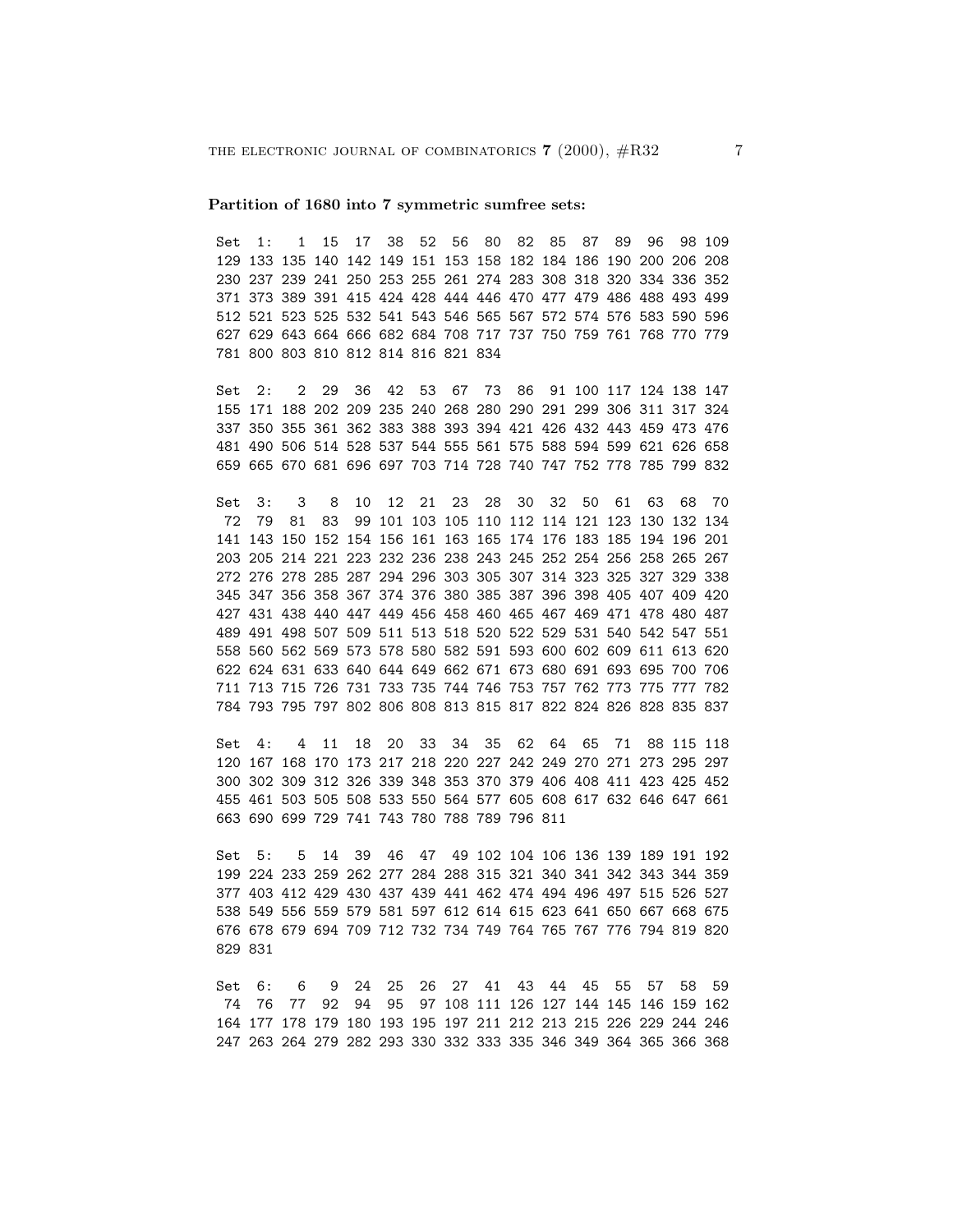382 384 397 399 400 402 414 416 417 418 433 434 435 448 450 451 453 464 466 468 482 483 484 485 500 501 502 517 534 535 536 552 553 568 570 571 584 585 587 603 606 618 619 634 635 637 638 652 653 655 656 672 685 687 688 702 704 705 718 720 721 722 723 725 738 755 756 758 771 772 774 787 790 791 805 809 823 825 838 840

Set 7: 7 13 16 19 22 31 37 40 48 51 54 60 66 69 75 78 84 90 93 107 113 116 119 122 125 128 131 137 148 157 160 166 169 172 175 181 187 198 204 207 210 216 219 222 225 228 231 234 248 251 257 260 266 269 275 281 286 289 292 298 301 304 310 313 316 319 322 328 331 351 354 357 360 363 369 372 375 378 381 386 390 392 395 401 404 410 413 419 422 436 442 445 454 457 463 472 475 492 495 504 510 516 519 524 530 539 545 548 554 557 563 566 586 589 592 595 598 601 604 607 610 616 625 628 630 636 639 642 645 648 651 654 657 660 669 674 677 683 686 689 692 698 701 707 710 716 719 724 727 730 736 739 742 745 748 751 754 760 763 766 769 783 786 792 798 801 804 807 818 827 830 833 836 839

 $(D(P) = 537)$ 

We also have constructions of 7 set partitions for

| $n = 1615, 1620, 1630, 1640, 1650, 1660, 1665$ |  |  |  |
|------------------------------------------------|--|--|--|
| $D = 532, 537, 536, 537, 537, 537, 537.$       |  |  |  |

### **References**

- [1] L. D. Baumert and S.W. Golomb. Backtrack Programming. J. Ass. Comp. Machinery, 12:516–524, 1965.
- [2] Albrecht Beutelspacher and Walter Brestovansky. Generalized Schur Numbers. In Combinatorial Theory, Proceedings of a Conference Held at Schloss Rauischholzhausen, May 6-9, 1982, volume 969 of Lecture Notes in Mathematics, pages 30–38. Springer-Verlag, Berlin-New York, 1982.
- [3] Fan Rong K. Chung. On the Ramsey Numbers  $N(3, 3, \ldots, 3; 2)$ . Discrete Mathematics, 5:317–321, 1973.
- [4] Geoffrey Exoo. A Lower Bound for Schur Numbers and Multicolor Ramsey Numbers of  $K_3$ . The Electonic Journal of Combinatorics, http://www.combinatorics.org/,  $\#R8$ , 1: 3 pages, 1994.
- [5] Harold Fredricksen. Schur Numbers and the Ramsey Numbers N(3, 3,... , 3;2). J. Combinatorial Theory Ser A, 27:371–379, 1979.